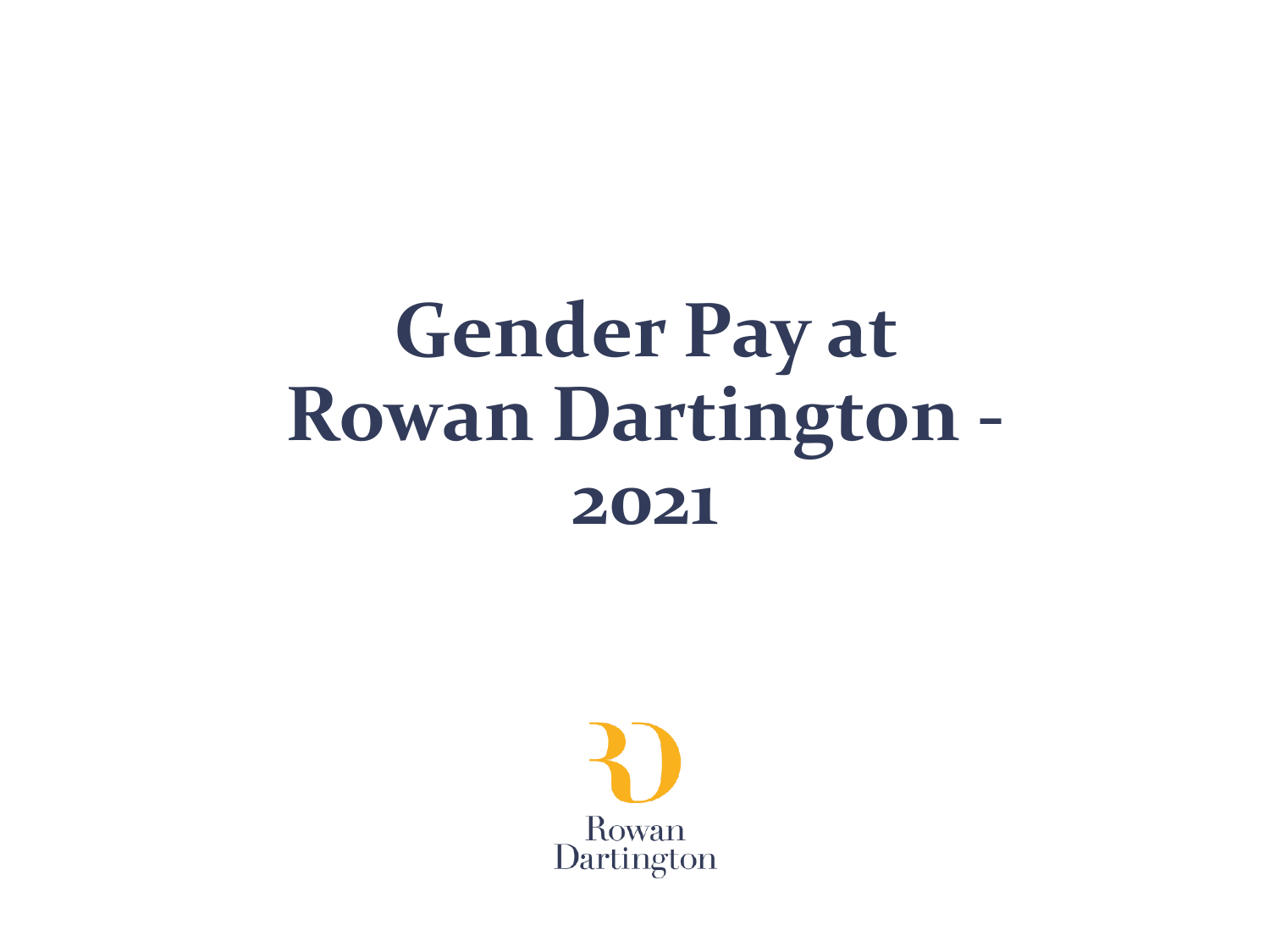## **Introduction**

At Rowan Dartington, we are committed to creating a working environment where all our employees have the opportunity to fulfil their potential and to be rewarded fairly for their contribution in the process. The core aim within our People strategy is to have *highly capable, motivated and diverse employees.* We understand that diverse teams and inclusive environments provide the foundation for innovation and constructive challenge which are essential to our long term success.

This is our third Gender Pay report and whilst it shows improvement in some areas, we know we still have work to do.

Our pay and bonus gap is driven by the disproportionate number of men in senior management positions and amongst our Investment Manager population where rewards are greatest. We are aware that there is no short term fix to this situation but by attracting, developing and motivating the best people from all walks of life and backgrounds, we are confident that we will see substantial improvements over time. Across 2019, 2020 and 2021, 44% of employees promoted or recruited into senior manager roles were female. However, we need to see sustained focus over time to address the overall pay and bonus gaps.

The HR team check all our annual pay and bonus awards to ensure that relative increases and awards are fair and justified.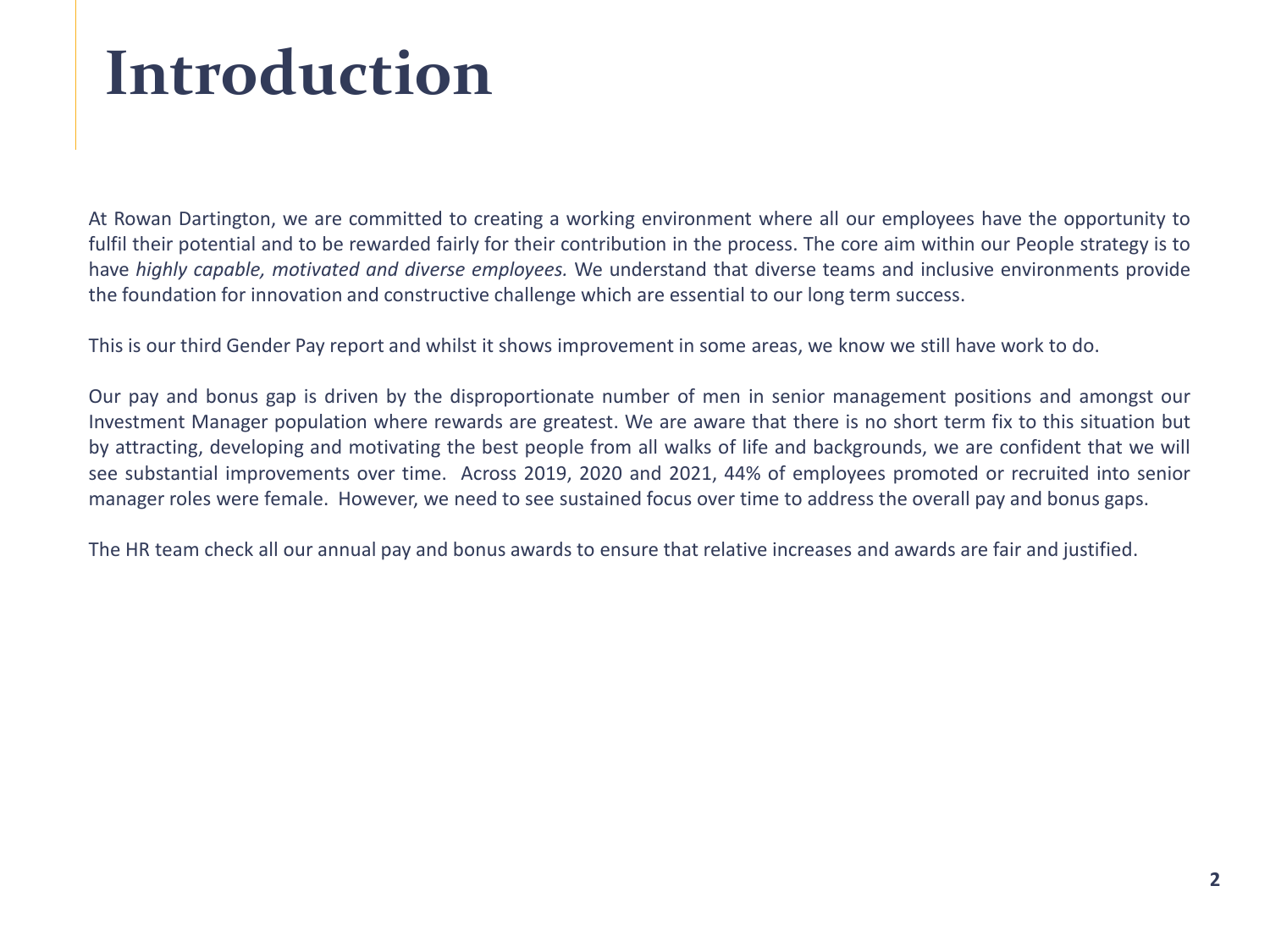### **Gender Pay and distribution by pay quartile**

A gender pay gap is the difference in average pay between one gender and another. It is expressed here as the difference in the hourly rate of pay between male and female employees, as a percentage of the hourly rate of pay of the male employees. The median is the middle value of all hourly rates, when ranked.



Gender pay equality is different from equal pay, which requires that women and men receive equal pay for equal work. Where similar roles are performed in our organisation, there is no pay gap. We believe in the importance of continually reviewing equal pay as part of the way we do business.

We can analyse the proportion of men and women in four equally sized pay quartiles. The data shows that we have more men in higher-paid roles than women. The proportion of female employees in the upper quartile has fallen slightly during the year (due to one departure and one intra-group transfer), but the proportion of female employees in the upper middle quartile has continued to increase after a significant improvement in 2020.



**3**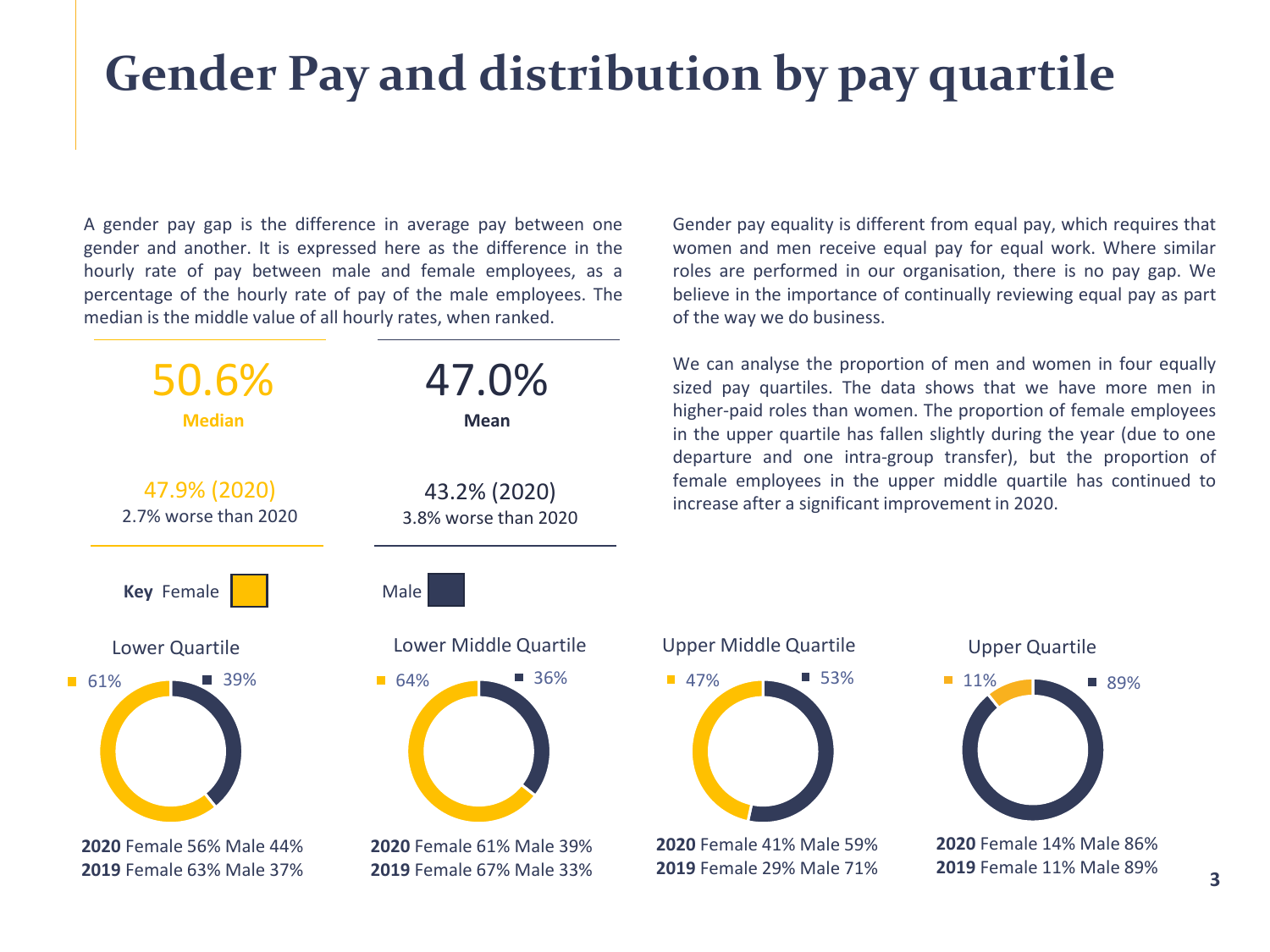### **Gender Bonus Gap**

A bonus pay gap is the difference in bonus paid to male and female employees. This difference is expressed below as a percentage of the bonus paid to male employees over a 12 month period. The 2021 bonus gap cannot be compared directly to previous years, as most staff received no bonuses following the impact of the pandemic on the business. The exception being our investment managers, who continued to receive commission payments based on their specific incentive scheme.

We have a much higher proportion of men in investment management roles which is why a higher proportion of men received bonuses during 2021, a reversal of the situation during the 2020 reporting period. There has, however, been a significant improvement in the median and mean gender bonus gap with the gap reducing by over 30% in a single year.





#### **% of women and men receiving a bonus in 2021**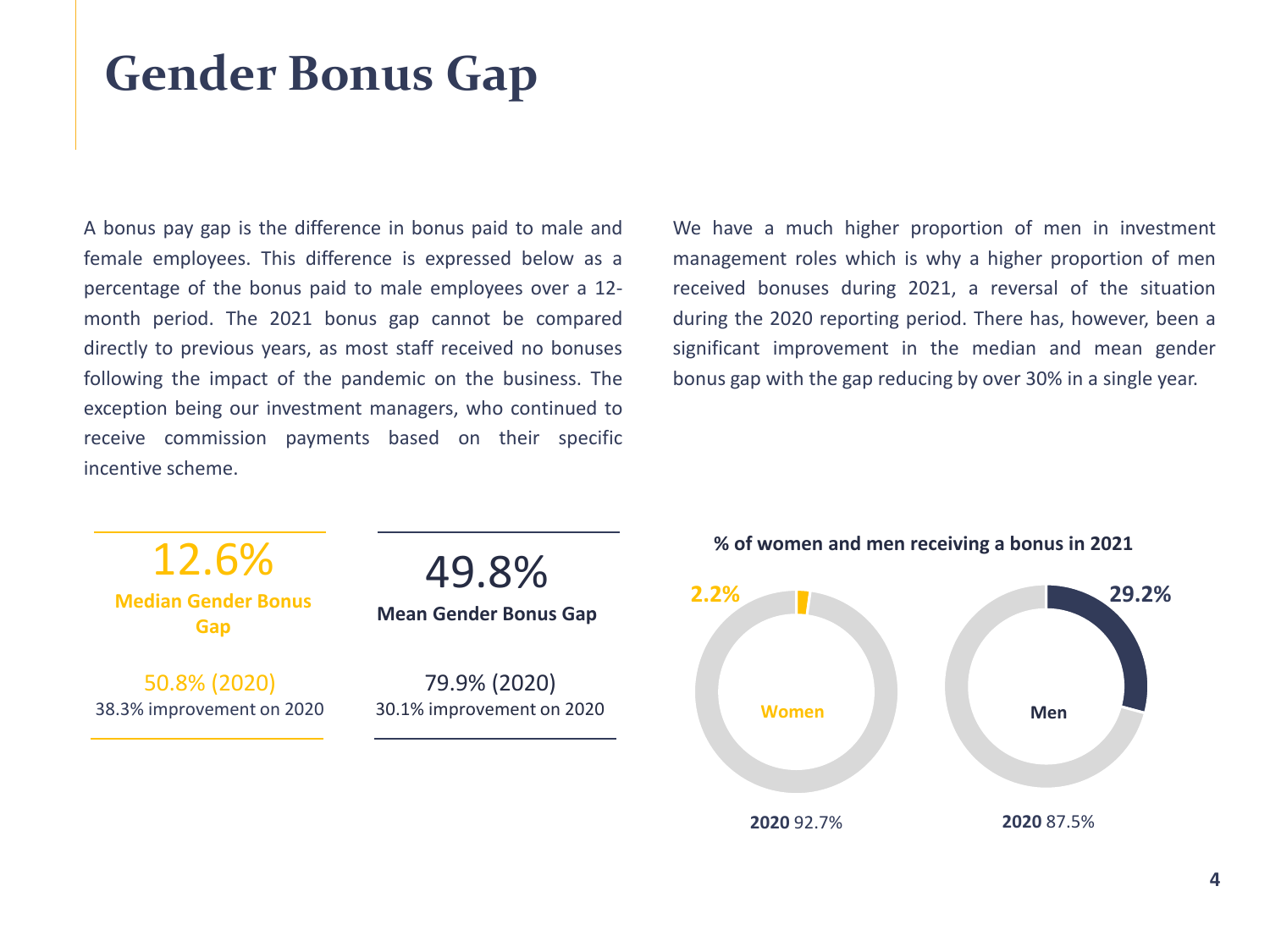### **How we are reducing our gender pay gap**

We recognise that the level of change required within Rowan Dartington and our industry is significant and we are taking steps to address this imbalance.

#### **Recruitment**

We are working with our recruiters to ensure they provide shortlists with a diverse range of candidates. Where they provide us with CVs for our own shortlisting we have requested gender neutral CVs be provided.

#### **Family Friendly Policies**

To help drive gender equality, we have improved our existing range of family-friendly policies. From 1 January 2020, we equalised and extended our Maternity, Paternity and Adoption pay to 26 weeks' full pay for all new parents. Parenting has changed greatly over the years and we have seen the traditional norms shift as families seek greater flexibility for sharing the responsibility of childcare. Recognising this and supporting families throughout this period is a key step towards a gender equalised workplace.

#### **Mentoring**

Mentoring is a powerful tool in supporting career development. As well as a company-wide internal mentoring scheme, available to all employees, we also take part in the 30% Club mentoring scheme. Through the 30% Club, we offer external mentoring relationships to provide female talent within the business access to wider perspectives and support as they seek to further their careers.

#### **Training**

We are aware that we have all been influenced by the environments around us. This will undoubtedly have influenced, either consciously or sub-consciously, our world view. In order to help improve our own self awareness and make better more balanced decisions, all employees undertaken training on 'unconscious bias'.